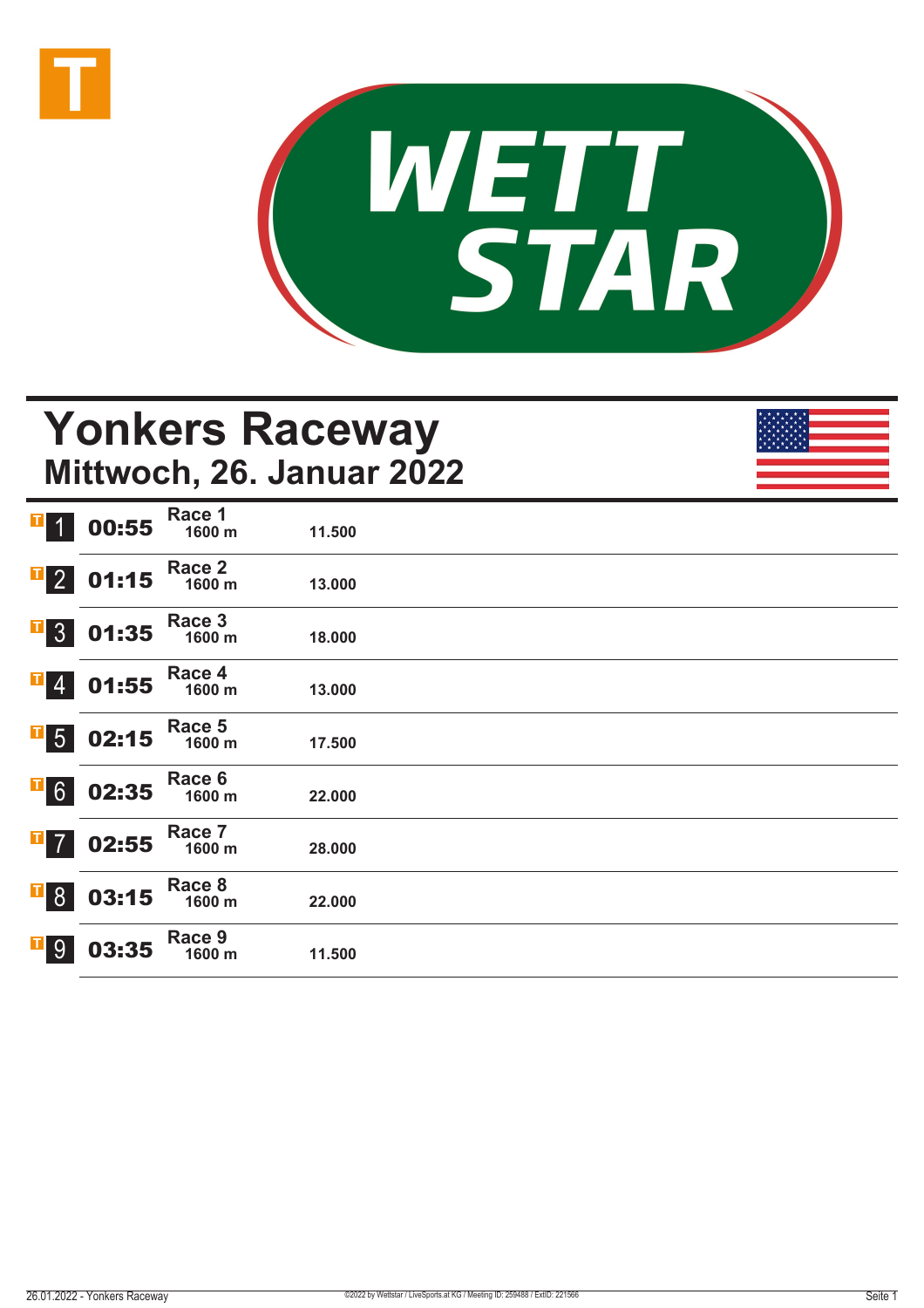| 26.01.2022 - Yonkers Raceway                                                                                                                                                                                                                              |                                                                                            |                                                                                                                                                                                                                                                     |                                                                                                 | Rennen#8                                                                                                                                                                                                       |                                                                                                                                                                                                                             |                                                                                                                                                                                                                                            |                                                                                                                                                                                                                                                                                                                                | Seite 2                                                |
|-----------------------------------------------------------------------------------------------------------------------------------------------------------------------------------------------------------------------------------------------------------|--------------------------------------------------------------------------------------------|-----------------------------------------------------------------------------------------------------------------------------------------------------------------------------------------------------------------------------------------------------|-------------------------------------------------------------------------------------------------|----------------------------------------------------------------------------------------------------------------------------------------------------------------------------------------------------------------|-----------------------------------------------------------------------------------------------------------------------------------------------------------------------------------------------------------------------------|--------------------------------------------------------------------------------------------------------------------------------------------------------------------------------------------------------------------------------------------|--------------------------------------------------------------------------------------------------------------------------------------------------------------------------------------------------------------------------------------------------------------------------------------------------------------------------------|--------------------------------------------------------|
| <b>WANN STARTET IHR PFERD</b>                                                                                                                                                                                                                             |                                                                                            |                                                                                                                                                                                                                                                     |                                                                                                 |                                                                                                                                                                                                                |                                                                                                                                                                                                                             |                                                                                                                                                                                                                                            |                                                                                                                                                                                                                                                                                                                                |                                                        |
| Ab'sattitudexpress<br>Aint She Perfect<br>All Night Credit<br>Andra Day<br>Awol Hanover<br>Best Head West<br><b>Big Bad Swan</b><br><b>Bitty Bitty</b><br><b>Bizet</b><br><b>Brandon Hanover</b><br>Catie Faye Hanover<br>Checkmate Hill<br>Chief Justice | 5<br>3<br>8<br>$\overline{2}$<br>8<br>$\overline{4}$<br>8<br>$\overline{2}$<br>6<br>3<br>4 | Con Air Hall<br>Cr Blazin Beauty<br>Crews Hilltopper<br><b>Cyclone Maximus</b><br>Da Boogie Man<br>Dashintothebeach N<br>Dc Anna<br>Drazzmatazz<br>Eva Dairpet Fr<br>Extrilla Hanover<br><b>Fashion Forever</b><br>Fasterthanarumor<br>Hammer Creek | 9<br>9<br>3<br>7<br>5<br>7<br>8<br>5<br>3<br>9                                                  | Heavenissofaraway<br><b>Hobbs</b><br>Ideal Star N<br>In My Dreams<br>Innisfallen<br>It Aint The Whisky<br>Jojo's Place<br>Kathy's Moment<br>King Cast<br>Lena<br>Line Em Up<br>Look In My Eyes<br>Lucky Matter | 8<br>4<br>6<br>$\overline{2}$<br>4<br>6<br>3<br>$\overline{2}$<br>3<br>8<br>5<br>$\overline{7}$                                                                                                                             | Majestic Marvel<br>Manhattanup No Ice<br>Mister Spot A<br>Momm's My Dad<br>Mufasa As<br>My Boy Christian<br>My Mind Is Madeup<br>Pilgrim Caviar<br>Pinebush Sweetlife<br>Play The Field<br>Preacher Man<br>Sea Of Love Bc<br>Seven Knights | $\overline{7}$<br>Shake It Off Lindy<br>5<br>Shared Interest A<br>6<br><b>Stark Hanover</b><br>Stick With Me Kid<br>Stone In Love<br>9<br>Sullivan<br>6<br><b>Tax Savings</b><br>Thanks For Leaving<br>3<br>Thebeachiscalling<br>6<br>Tidquist<br>9<br>Time Outa Jail<br>3<br>Timestorm<br>$\overline{2}$<br><b>Total Diva</b> | 9<br>6<br>5<br>5<br>6<br>9<br>9                        |
| <b>WANN STARTET IHR JOCKEY / FAHRER</b>                                                                                                                                                                                                                   |                                                                                            |                                                                                                                                                                                                                                                     |                                                                                                 |                                                                                                                                                                                                                |                                                                                                                                                                                                                             |                                                                                                                                                                                                                                            |                                                                                                                                                                                                                                                                                                                                |                                                        |
| Austin Siegelman<br>Daniel Dube<br>Joe Bongiorno<br>Pat Lachance<br><b>Troy Beyer</b>                                                                                                                                                                     | 2,3,5,9<br>1,5,6,7,8,9<br>g<br>4                                                           | 1,2,3,4,6,7,8,9                                                                                                                                                                                                                                     | <b>Brett Beckwith</b><br>Jason Bartlett<br>Jordan Stratton<br>Scott Zeron<br><b>Tvler Buter</b> |                                                                                                                                                                                                                | 3,4,7<br>2,5,6,7,8,9<br>1,2,3,4,5,6,8,9<br>1,2,3,4,5,6,7,8<br>1.3.6.8.9                                                                                                                                                     | Cory Stratton<br>Jim Marohn Jr<br>Matt Kakaley<br><b>Steve Smith</b>                                                                                                                                                                       | 1.2<br>5                                                                                                                                                                                                                                                                                                                       | 1,2,3,4,5,6,8<br>1,2,3,4,5,6,7,8,9                     |
| <b>WANN STARTET IHR TRAINER</b>                                                                                                                                                                                                                           |                                                                                            |                                                                                                                                                                                                                                                     |                                                                                                 |                                                                                                                                                                                                                |                                                                                                                                                                                                                             |                                                                                                                                                                                                                                            |                                                                                                                                                                                                                                                                                                                                |                                                        |
| Agostino Abbatiello<br><b>Brandon Todd</b><br>Carmen Auciello<br>Dennis J Laterza<br>Gareth Dowse<br>John Obert<br>Mark Ford<br>Nancy Montembeault<br>Paul Blumenfeld<br>Philip Bo Sowers<br>Ron Burke<br>Tony Alagna                                     | 3,4<br>6<br>$\overline{2}$<br>1,2<br>6<br>4<br>5,7<br>6<br>2<br>8<br>3                     | Al Annunziata<br><b>Brett Derue</b><br>Cory Stratton<br>Doug Dilloian Jr<br>Izzy Estrada<br>Karen Garland<br>Matias Ruiz<br>Nicholas Devita<br>Paul Fusco<br>R. Nifty Norman<br>Sheena Cohen<br><b>Travis Alexander</b>                             |                                                                                                 | 1,4<br>3<br>6<br>8<br>5<br>6<br>3,8,9<br>3,4,7<br>8<br>5.7                                                                                                                                                     | <b>Andrew Harris</b><br><b>Brian Cross</b><br>David Russo<br><b>Edward Hart</b><br>Jared Bako<br>Katie Gangell<br><b>Michael Posner</b><br>Noel Daley<br>Per Engblom<br>Ray Schnittker<br>Sofia Zingale<br>William Adamczyk | 8<br>5<br>1,6,9<br>2<br>6,9<br>4<br>$\overline{2}$<br>5<br>$\overline{2}$<br>4.8<br>$\overline{2}$<br>$\mathfrak{p}$                                                                                                                       | Anette Lorentzon<br>Cad Gregory<br>Deborah Daquet<br>Edwin Quevedo<br>Jeffrey Smith<br>Kenneth Hess Jr<br>Michael Russo<br>Pat Lachance<br>Peter Pellegrino<br><b>Richard Dunn</b><br>Steven Brabrook                                                                                                                          | 5.8<br>1,3,4,6,7,8,9<br>9<br>5<br>9<br>1,9<br>3<br>1.9 |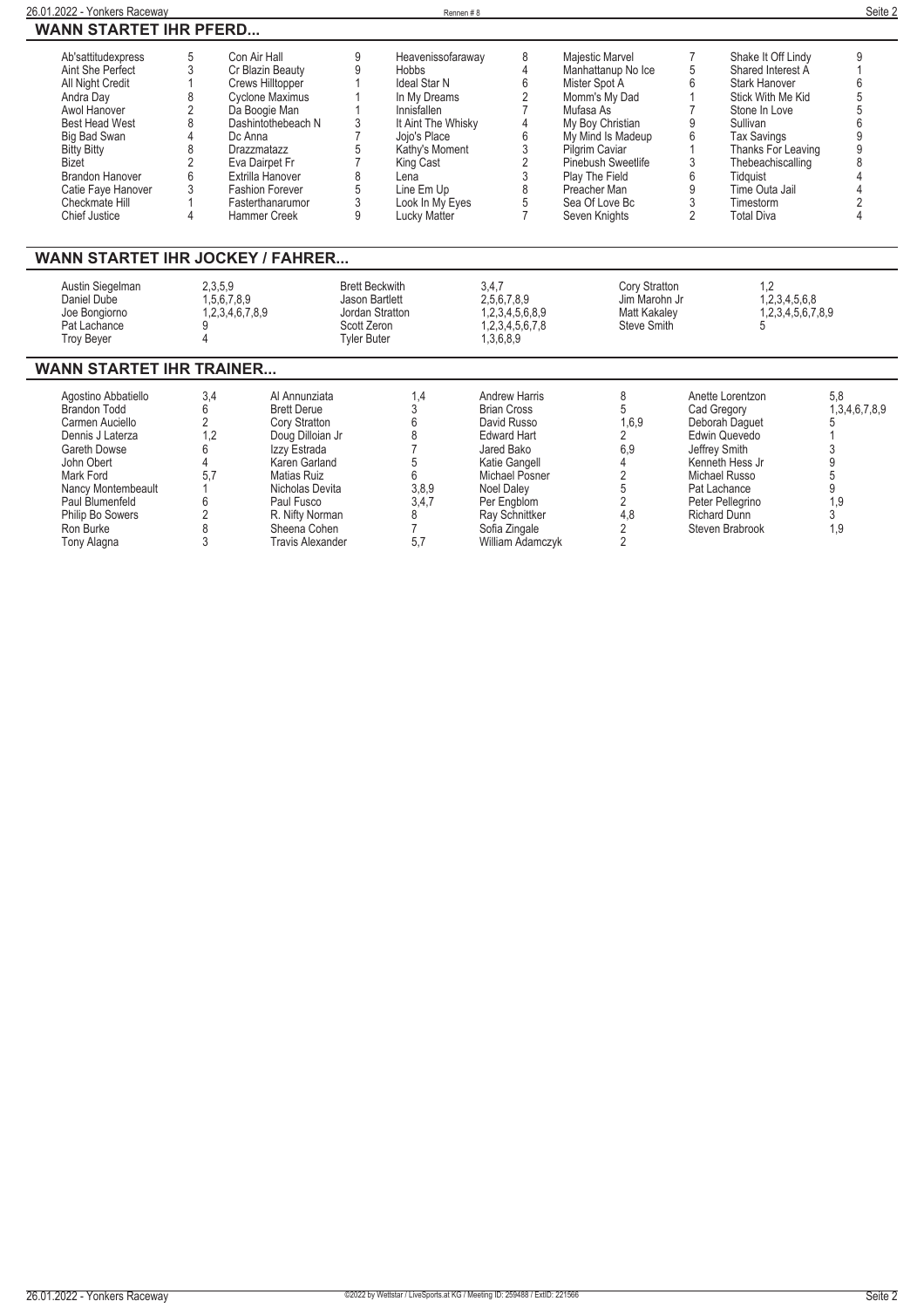**26.01.2022 - Yonkers Raceway** Seite 3

**Race 1 Rennpreis: 11.500**

**1600 m 11.500** 

**1 00:55**

**NW \$5,000 IN LAST 5 STARTS. STARTERS IN A CLASS HIGHER|THAN NW \$8,500 L5 OR A WINNER IN NW \$5,000 L5 IN LAST|START NE. AE. OPT. CLMG. ALLOW. \$12,500. (L) TREATED WITH LASIX** 

| 1600<br><b>Shared Interest A</b><br>1<br>11j. rotbraun W (Angus Hall - Heaven's Above<br>Trainer: Edwin Quevedo<br>Besitzer: Triple Q Stables Llc, East Win<br>83.9 |
|---------------------------------------------------------------------------------------------------------------------------------------------------------------------|
|                                                                                                                                                                     |
| <b>Jordan Stratton</b><br>ML: 45,0                                                                                                                                  |
| <b>Checkmate Hill</b><br>$\overline{\mathbf{2}}$<br>7j. grau W (Muscle Hill - I'm A Checkmate)<br>Trainer: Dennis J Laterza<br>Besitzer: Roy D Dobbins, Bryant, Al  |
| 61.2<br>Jim Marohn Jr                                                                                                                                               |
| ML: 16,0                                                                                                                                                            |
| Da Boogie Man<br>3<br>5j. grau W (Rc Royalty - Hurrikane Janie)<br>Trainer: Peter Pellegrino<br>Besitzer: My Buddy Stables, Bronxville,<br>68.0                     |
| <b>Scott Zeron</b><br>ML: 5,0                                                                                                                                       |
| <b>Pilgrim Caviar</b><br>4<br>5j. rotbraun W (Pilgrims Chuckie - Olives And<br>Trainer: David Russo<br>Besitzer: Marissa L Russo, Eden, Ny<br>68.0                  |
| <b>Tyler Buter</b><br>ML: 4,0                                                                                                                                       |
| <b>All Night Credit</b><br>5<br>9j. rotbraun W (Credit Winner - All Night Hall)<br>Trainer: Al Annunziata<br>63.5<br>Besitzer: Robert P Ciavardini, Brewster,       |
| <b>Matt Kakaley</b><br>ML: 7,0                                                                                                                                      |
| <b>Cyclone Maximus</b><br>6<br>8j. rotbraun W (Duke's Ranger - Cyclone May)<br>Trainer: Nancy Montembeault<br>Besitzer: Joseph Ricco Jr, Westbury, Ny<br>81.6       |
| <b>Cory Stratton</b><br>ML: 45,0                                                                                                                                    |
| <b>Momm's My Dad</b><br>5j. grau W (Manofmanymissions - Better Credi<br>7<br>Trainer: Cad Gregory                                                                   |
| Besitzer: Dark Horse Farm Llc, Vienna,<br>65.8                                                                                                                      |
| Joe Bongiorno<br>ML: 11,0                                                                                                                                           |
| <b>Crews Hilltopper</b><br>8<br>7j. rotbraun W (Break The Bank K - Hilltopperf<br>Trainer: Steven Brabrook<br>69.4<br>Besitzer: Hero Stables, Goshen, Ny            |
| <b>Daniel Dube</b><br>ML: 21,0                                                                                                                                      |
| Ergebnis:<br>Quoten:                                                                                                                                                |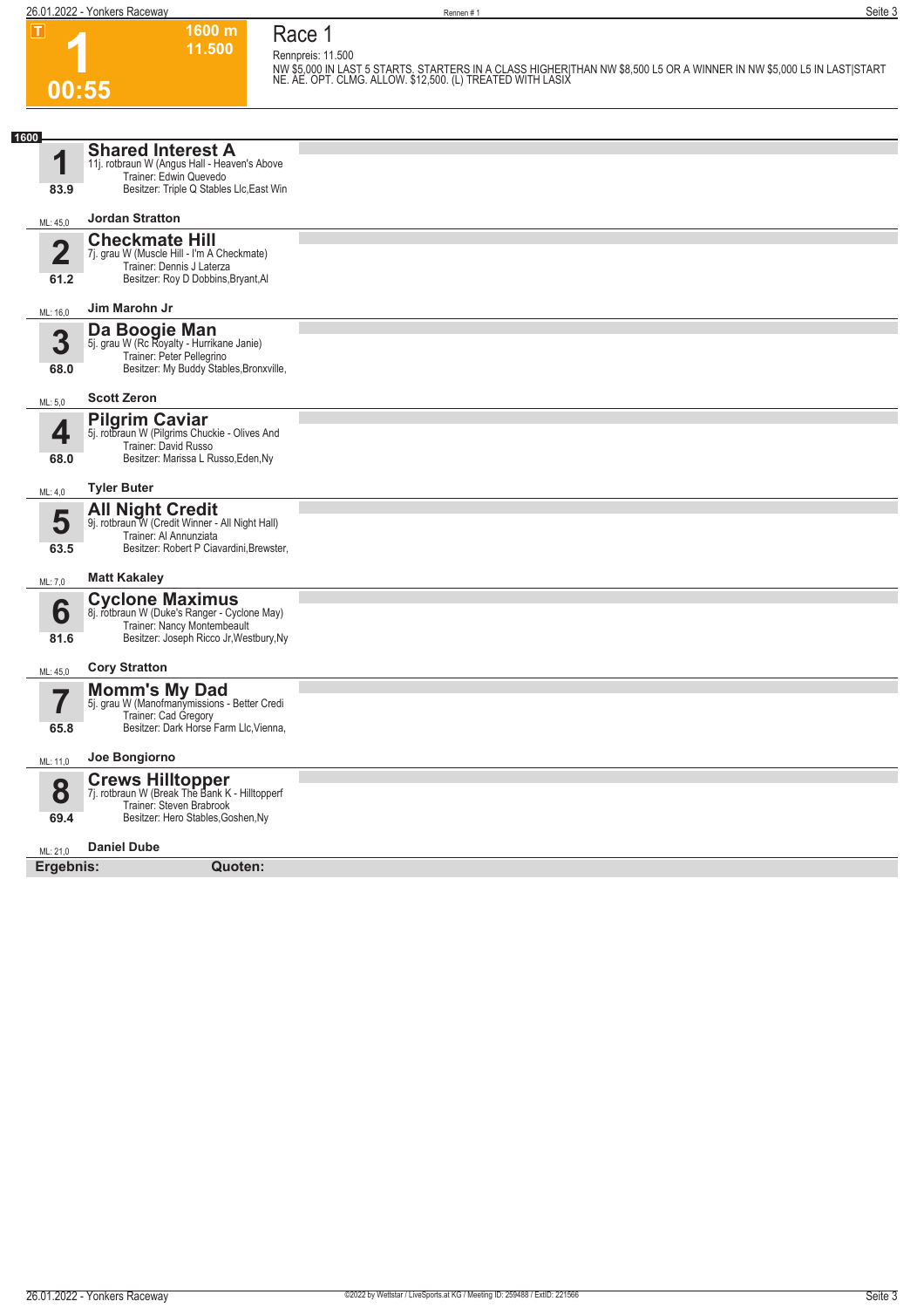**2**

**01:15**

**Race 2 Rennpreis: 13.000**

**1600 m 13.000** 

NW \$7,625 IN LAST 5 STARTS. WINNERS OF THE BASE CLASSINW \$7,500 L5 IN LAST START NE. AE.WINNERS IN LAST|START OF<br>THE BASE CLASS NW \$5,000 L5. AE. OPT. CLMG. ALLOW. \$15,000. (L) TREATED WITH LASIX

| 1600                    |                                                                            |  |
|-------------------------|----------------------------------------------------------------------------|--|
|                         |                                                                            |  |
| 1                       | Willie B Worthy<br>7j. rotbraun W (Cantab Hall - Penn Worthy Lan           |  |
| 83.9                    | Trainer: William Adamczyk<br>Besitzer: William E Emmons, Farmingd          |  |
|                         |                                                                            |  |
| ML: 55,0                | <b>Jordan Stratton</b>                                                     |  |
|                         | <b>Wishful Mar</b>                                                         |  |
| $\overline{\mathbf{2}}$ | 4j. rotbraun S (Wishing Stone - Carefulwhatyo<br>Trainer: Per Engblom      |  |
| 68.0                    | Besitzer: Engblom Stable Llc, East Win                                     |  |
|                         | <b>Scott Zeron</b>                                                         |  |
| ML: 16,0                |                                                                            |  |
| 3                       | <b>Seven Knights</b><br>7j. rotbraun W (Chapter Seven - Sturdy Muscl       |  |
|                         | Trainer: Edward Hart                                                       |  |
| 65.8                    | Besitzer: Richard S Gutnick, Blue Bell, P                                  |  |
| ML: 6,0                 | Joe Bongiorno                                                              |  |
|                         | In My Dreams                                                               |  |
| 4                       | 7j. rotbraun W (Winning Fireworks - Iam Spike<br>Trainer: Dennis J Laterza |  |
| 61.2                    | Besitzer: Latz A Luck Stb, W Islp, Ny; Wi                                  |  |
|                         | Jim Marohn Jr                                                              |  |
| ML: 4,0                 |                                                                            |  |
| 5                       | <b>Bizet</b><br>7j. rotbraun W (Guida Muscle - Charming Phot               |  |
|                         | Trainer: Sofia Zingale                                                     |  |
| 70.3                    | Besitzer: Graham Grace Stables Llc, Cli                                    |  |
| ML: 35,0                | <b>Jason Bartlett</b>                                                      |  |
|                         | <b>Awol Hanover</b>                                                        |  |
| 6                       | 8j. rotbraun W (Donato Hanover - Angel Fire H<br>Trainer: Philip Bo Sowers |  |
| 81.6                    | Besitzer: Clifford N Grundy, Boca Raton                                    |  |
|                         |                                                                            |  |
| ML: 21,0                | <b>Cory Stratton</b>                                                       |  |
|                         | <b>Timestorm</b><br>5j. grau W (Stormin Normand - Tymal Sonata)            |  |
|                         | Trainer: Carmen Auciello                                                   |  |
| 63.5                    | Besitzer: David H Jarvis, Novi, Mi; Aaron                                  |  |
| ML: 7,0                 | <b>Matt Kakaley</b>                                                        |  |
|                         | <b>King Cast</b>                                                           |  |
| 8                       | 8j. rotbraun W (Current Cast - Queen Charlott<br>Trainer: Michael Posner   |  |
| 63.5                    | Besitzer: Michael D Posner, Jackson, Nj                                    |  |
|                         | <b>Austin Siegelman</b>                                                    |  |
| ML: 21.0                |                                                                            |  |
| Ergebnis:               | Quoten:                                                                    |  |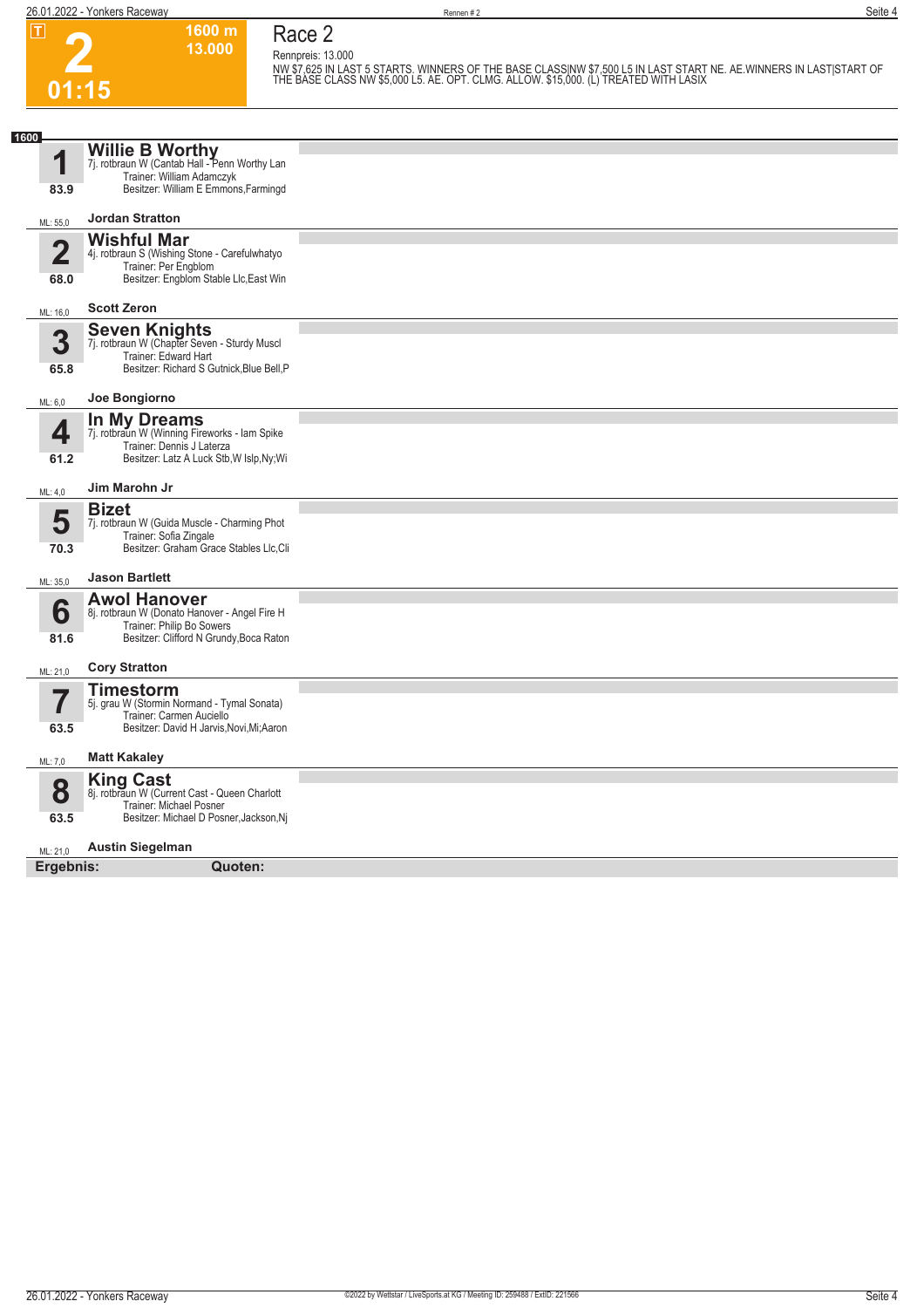#### **Race 3 Rennpreis: 18.000**

**1600 m 18.000** 

|  | ٦ |
|--|---|

3-6 YO F& M NW 4 P-M RACES OR \$50,000 LT. AE.3-5 YO|F-M NW 2 P-M RACES OR \$25,000 LT TO DRAW INSIDE (L)|TREATED<br>WITH LASIX. Line(s) not available at time of publication: #3-KATHY'S MOMENT-01/24/22 at Yonkers Raceway|(QUA T

| 1600                            |                                                                                                                                                        |  |
|---------------------------------|--------------------------------------------------------------------------------------------------------------------------------------------------------|--|
| 1<br>63.5                       | <b>Pinebush Sweetlife</b><br>4j. rotbraun S (Life Up Front - Feathery Fame)<br>Trainer: Agostino Abbatiello<br>Besitzer: Durazzano Stable Llc, Pine Bu |  |
| ML: 16,0                        | <b>Matt Kakaley</b>                                                                                                                                    |  |
|                                 |                                                                                                                                                        |  |
| $\overline{\mathbf{2}}$<br>72.6 | Lena<br>5j. rotbraun S (Dream Away - Staying Power)<br>Trainer: Paul Fusco<br>Besitzer: Robert J Arzano, Colonia, Nj                                   |  |
| ML: 21,0                        | <b>Brett Beckwith</b>                                                                                                                                  |  |
| 3<br>65.8                       | <b>Kathy's Moment</b><br>4j. rotbraun S (Control The Moment - Tonighti<br>Trainer: Cad Gregory<br>Besitzer: Timothy L Murray, Qc; Bradley              |  |
| ML: 28,0                        | Joe Bongiorno                                                                                                                                          |  |
| 4<br>83.9                       | <b>Sea Of Love Bc</b><br>4j. rotbraun S (American Ideal - Oceans Motio<br>Trainer: Jeffrey Smith<br>Besitzer: Howard M Ouriel, Rochester, N            |  |
| ML: 5,0                         | <b>Jordan Stratton</b>                                                                                                                                 |  |
| 5<br>68.0                       | <b>Dashintothebeach N</b><br>5j. rotbraun S (Somebeachsomewhere - Comi<br>Trainer: Brett Derue<br>Besitzer: Stephen J Picarazzi, Clifton P             |  |
| ML: 3,0                         | <b>Scott Zeron</b>                                                                                                                                     |  |
| 6<br>68.0                       | <b>Fasterthanarumor</b><br>4j. rotbraun S (Captaintreacherous - Scandalo<br>Trainer: Tony Alagna<br>Besitzer: Bottom Line Racing Llc, Boca             |  |
| ML: 11,0                        | <b>Tyler Buter</b>                                                                                                                                     |  |
| 7<br>63.5                       | <b>Aint She Perfect</b><br>4j. rotbraun S (Thinking Out Loud - Breathtacul<br>Trainer: Nicholas Devita<br>Besitzer: Samuel L Abdoo, Grosse Poin        |  |
| ML: 11,0                        | <b>Austin Siegelman</b>                                                                                                                                |  |
| 8<br>61.2                       | <b>Catie Faye Hanover</b><br>4j. rotbraun S (Artspeak - Castanet Hall)<br>Trainer: Richard Dunn<br>Besitzer: Mbc Stables Llc, Beach Lake,              |  |
| ML: 21,0                        | Jim Marohn Jr                                                                                                                                          |  |
| Ergebnis:                       | Quoten:                                                                                                                                                |  |
|                                 |                                                                                                                                                        |  |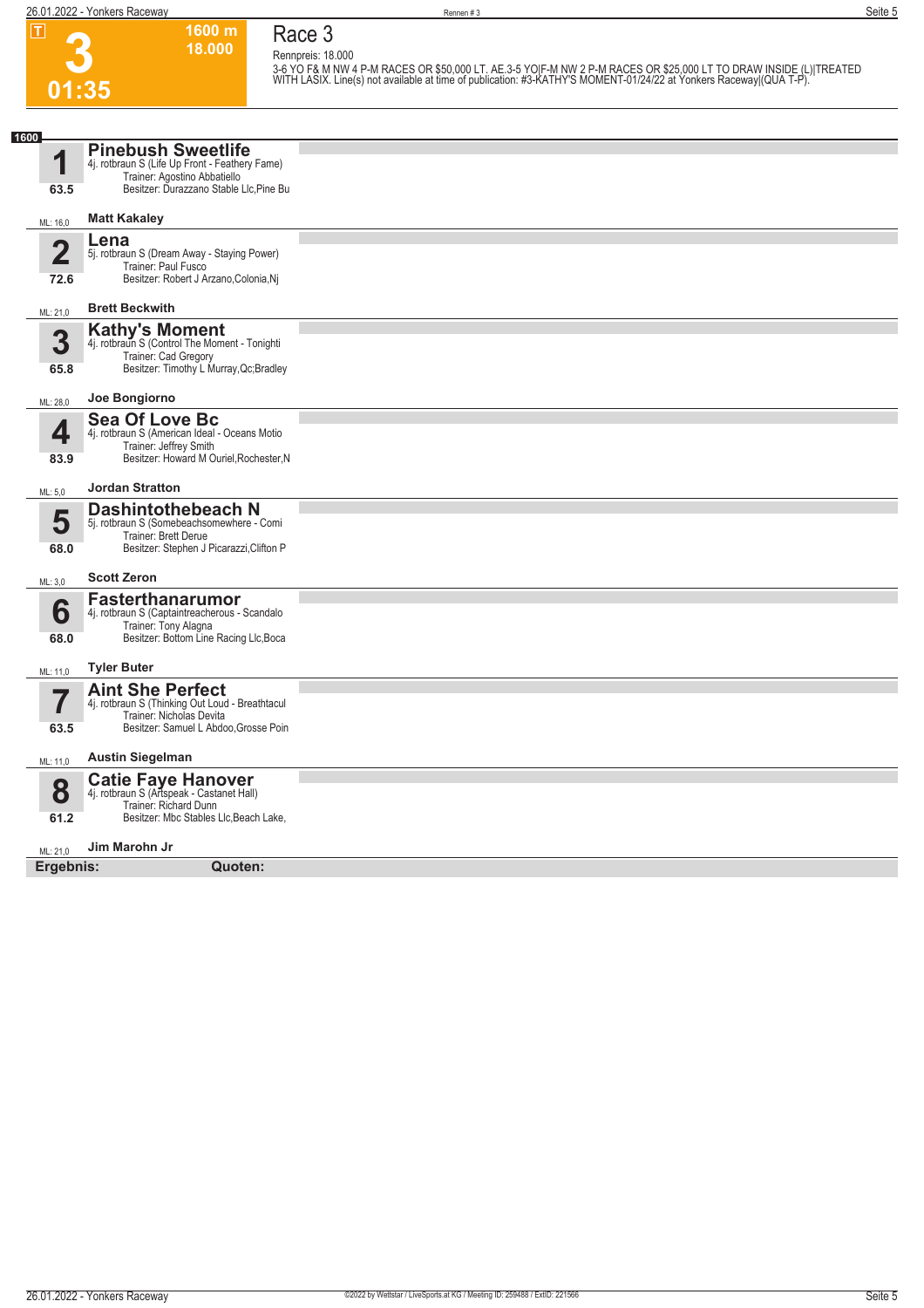**4**

**01:55**

**Race 4**

**Rennpreis: 13.000**

**1600 m 13.000** 

NW \$7,500 IN LAST 5 STARTS. WINNERS OF THE BASE CLASSINW \$7,500 L5 IN LAST START NE. AE WINNERS IN LAST|START OF<br>THE BASE CLASS NW \$5,000 L5. AE. OPT. CLMG. ALLOW. \$15,000. (L) TREATED WITH LASIX

| 1600                            |                                                                                                                                               |                                                               |                          |                      |                                                               |                                                                                                                                        |
|---------------------------------|-----------------------------------------------------------------------------------------------------------------------------------------------|---------------------------------------------------------------|--------------------------|----------------------|---------------------------------------------------------------|----------------------------------------------------------------------------------------------------------------------------------------|
| 1<br>83.9                       | <b>Total Diva</b><br>8j. rotbraun S (Donato Hanover - In Focus Han<br>Trainer: Agostino Abbatiello<br>Besitzer: Durazzano Stable Llc, Pine Bu |                                                               |                          |                      |                                                               |                                                                                                                                        |
| ML: 6,0                         | <b>Jordan Stratton</b>                                                                                                                        |                                                               |                          |                      |                                                               |                                                                                                                                        |
| $\overline{\mathbf{2}}$<br>61.2 | <b>It Aint The Whisky</b><br>6j. rotbraun W (Explosive Matter - Angevine)<br>Trainer: Al Annunziata<br>Besitzer: Gdl Corp, West Islip, Ny     |                                                               |                          |                      |                                                               |                                                                                                                                        |
| ML: 35,0                        | Jim Marohn Jr                                                                                                                                 |                                                               |                          |                      |                                                               |                                                                                                                                        |
| 3<br>72.6                       | <b>Chief Justice</b><br>7j. rotbraun W (Justice Hall - Mystical Topaz)<br>Trainer: Paul Fusco<br>Besitzer: P T Stable, Brick, Nj              |                                                               |                          |                      |                                                               |                                                                                                                                        |
| ML: 45,0                        | <b>Brett Beckwith</b>                                                                                                                         |                                                               |                          |                      |                                                               |                                                                                                                                        |
| 4<br>77.1                       | <b>Time Outa Jail</b><br>11j. rotbraun W (Jailhouse Jesse - Two Timer)<br>Trainer: Katie Gangell<br>Besitzer: Jaypaul R Hoover, Ephrata, Pa   | 31.07 Balmoral Park<br>20.07 Meadowlands<br>13.07 Meadowlands | $\overline{2}$<br>8<br>4 | 1600<br>1600<br>1600 | <b>Hiteman Dale</b><br>Miller David S<br><b>Tetrick Tim A</b> | Cervezadinero, Timeoutajail, Craftyquacker<br>Wayouttahere, Speakthetruth, Lightningforc<br>Dionysuslindy, Royaltrickster, Broadwaygab |
| ML: 21,0                        | <b>Troy Beyer</b>                                                                                                                             |                                                               |                          |                      |                                                               |                                                                                                                                        |
| 5<br>68.0                       | <b>Hobbs</b><br>5j. schwarz W (Credit Winner - Cruella De Ville<br>Trainer: Ray Schnittker<br>Besitzer: Runthetable Stables, Montvale         |                                                               |                          |                      |                                                               |                                                                                                                                        |
| ML: 5,0                         | <b>Scott Zeron</b>                                                                                                                            |                                                               |                          |                      |                                                               |                                                                                                                                        |
| 6<br>65.8                       | Big Bad Swan<br>6j. rotbraun W (Swan For All - Lasting Beauty)<br>Trainer: Cad Gregory<br>Besitzer: Triple D Stables Inc, Jamesbu             |                                                               |                          |                      |                                                               |                                                                                                                                        |
| ML: 4,0                         | Joe Bongiorno                                                                                                                                 |                                                               |                          |                      |                                                               |                                                                                                                                        |
| 7<br>63.5                       | <b>Tidquist</b><br>10j. rotbraun W (Conway Hall - Appomattox La<br>Trainer: John Obert<br>Besitzer: John A Obert, Windgap, Pa                 |                                                               |                          |                      |                                                               |                                                                                                                                        |
| ML: 21,0                        | <b>Matt Kakaley</b>                                                                                                                           |                                                               |                          |                      |                                                               |                                                                                                                                        |
| Ergebnis:                       | Quoten:                                                                                                                                       |                                                               |                          |                      |                                                               |                                                                                                                                        |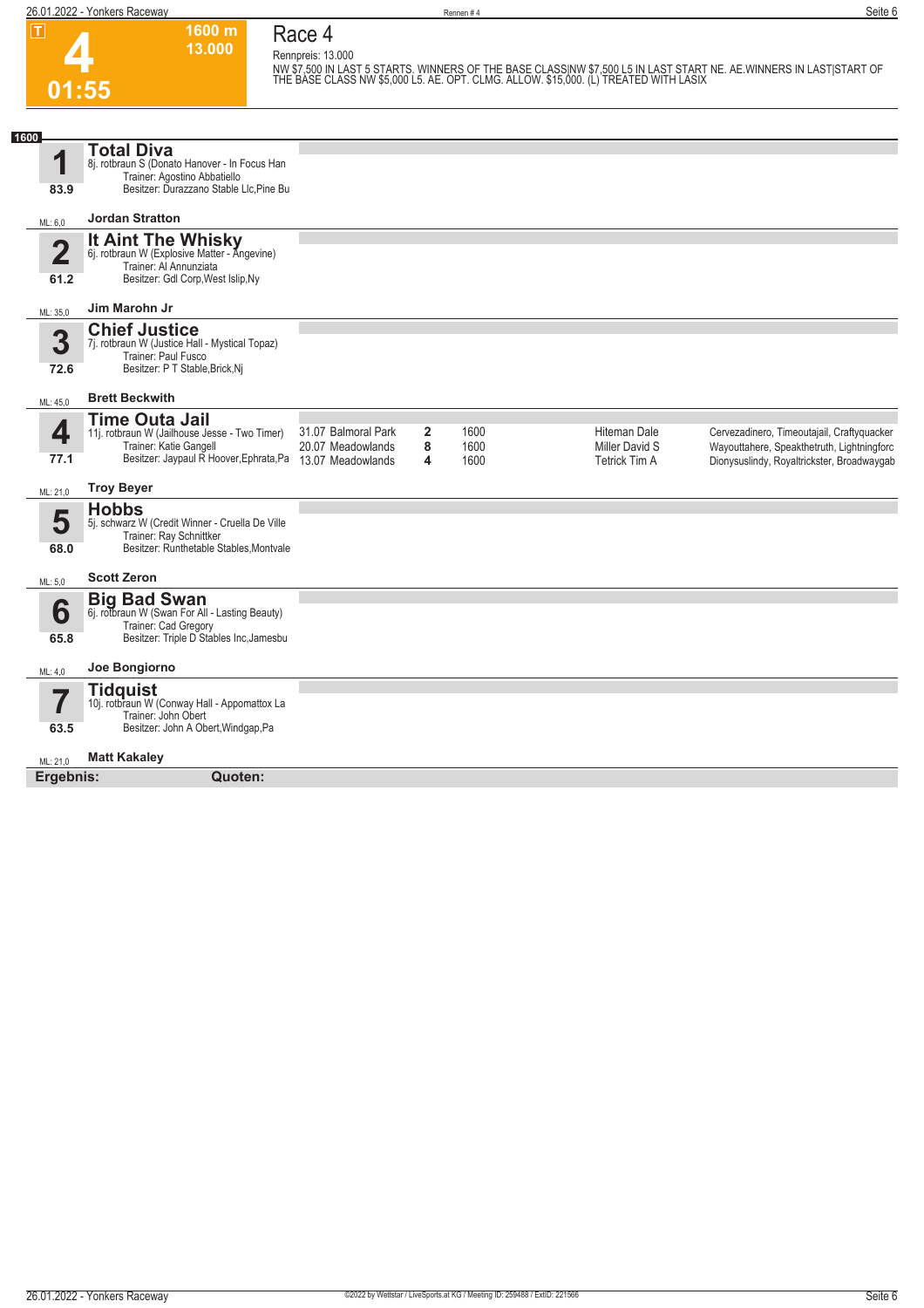**5**

**02:15**

**Race 5 Rennpreis: 17.500**

**1600 m 17.500** 

NW \$11,150 IN LAST 5 STARTS. WINNER OF BASE CLASS NW|\$10,000 L5 IN LAST START NE. AE. WINNER IN LAST START|OF<br>BASE CLASS NW \$7,500 L5. AE. OPT. CLMG. ALLOW. \$20,000. (L) TREATED WITH LASIX

| 1600      |                                                                                                                                               |  |
|-----------|-----------------------------------------------------------------------------------------------------------------------------------------------|--|
| 1         | <b>Drazzmatazz</b><br>9j. rotbraun W (Rc Royalty - Paradise Quikie)<br>Trainer: Michael Russo                                                 |  |
| 70.3      | Besitzer: Danbry Racing Inc, Allentown,                                                                                                       |  |
| ML: 7,0   | <b>Jason Bartlett</b>                                                                                                                         |  |
| 2<br>63.5 | <b>Stick With Me Kid</b><br>8j. rotbraun W (Deweycheatumnhowe - Chelse<br>Trainer: Travis Alexander<br>Besitzer: Rags To Riches Of Pa Llc, Wa |  |
| ML: 3,0   | <b>Matt Kakaley</b>                                                                                                                           |  |
| 3<br>69.4 | <b>Volare</b><br>8j. rotbraun W (Conway Hall - Victoria Volo)<br>Trainer: Deborah Daguet<br>Besitzer: D Racing Stable Inc, Middleto           |  |
| ML: 21,0  | <b>Daniel Dube</b>                                                                                                                            |  |
| 4<br>63.5 | <b>Manhattanup No Ice</b><br>5j. rotbraun W (Andover Hall - Pacific Photo)<br>Trainer: Mark Ford<br>Besitzer: George A & Rose Bonomo, N       |  |
| ML: 8,0   | <b>Austin Siegelman</b>                                                                                                                       |  |
| 5<br>61.2 | <b>Stone In Love</b><br>6j. rotbraun S (Wishing Stone - Upfront Bye By<br>Trainer: Brian Cross<br>Besitzer: Cannon Strike Stables, Northp     |  |
| ML: 7,0   | Jim Marohn Jr                                                                                                                                 |  |
| 6<br>83.9 | <b>Look In My Eyes</b><br>5j. rotbraun W (Lionhunter - Guilt Free)<br>Trainer: Anette Lorentzon<br>Besitzer: Anette Lorentzon, Paris, Ky      |  |
| ML: 7,0   | <b>Jordan Stratton</b>                                                                                                                        |  |
| 7<br>68.0 | Ab'sattitudexpress<br>5j. grau S (Trixton - Abbie'sgotattitude)<br>Trainer: Noel Daley<br>Besitzer: Stop The Jade Farm Llc, Pem               |  |
| ML: 35,0  | <b>Scott Zeron</b>                                                                                                                            |  |
| 8<br>70.8 | <b>Fashion Forever</b><br>7j. schwarz W (Credit Winner - Yalta Hanover)<br>Trainer: Karen Garland<br>Besitzer: George Bullukian, Franklin, Ma |  |
| ML: 21,0  | <b>Steve Smith</b>                                                                                                                            |  |
| Ergebnis: | Quoten:                                                                                                                                       |  |
|           |                                                                                                                                               |  |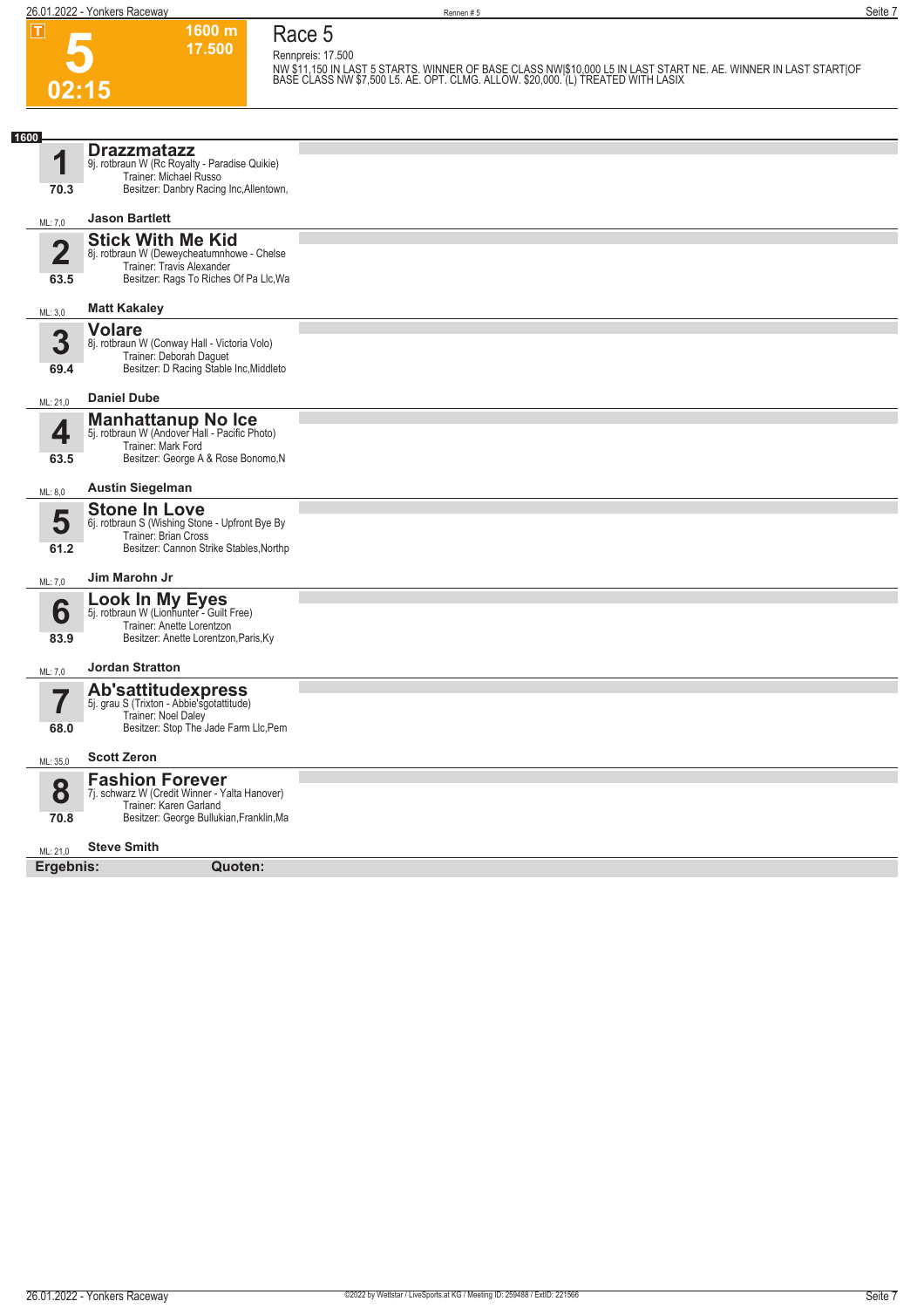# **6 02:35**

### **Race 6 Rennpreis: 22.000**

**1600 m 22.000** 

**CLAIMING ALLOWANCE \$25,000. 3 YO 50%, 4 YO 25%, F& M|20% (L) TREATED WITH LASIX** 

| 1600        |                                                                          |  |
|-------------|--------------------------------------------------------------------------|--|
| 1           | <b>Sullivan</b><br>8j. grau W (Richess Hanover - Treasure The B          |  |
|             | Trainer: Matias Ruiz                                                     |  |
| 61.2        | Besitzer: Rosa Iris Barrera, Windgap, Pa                                 |  |
| ML: 3,0     | Jim Marohn Jr                                                            |  |
| $\mathbf 2$ | <b>Play The Field</b><br>10j. rotbraun W (Bettor's Delight - A Votre Pan |  |
|             | Trainer: Brandon Todd                                                    |  |
| 68.0        | Besitzer: Belrose Standard Llc, Radnor,                                  |  |
| ML: 13,0    | <b>Scott Zeron</b>                                                       |  |
| 3           | <b>Ideal Star N</b><br>8j. rotbraun W (American Ideal - Star Of Heav     |  |
|             | Trainer: David Russo                                                     |  |
| 69.4        | Besitzer: Barry R Charles, New Rochell                                   |  |
| ML: 55,0    | <b>Daniel Dube</b>                                                       |  |
| 4           | <b>Brandon Hanover</b><br>7j. rotbraun W (Big Jim - Brissonte Hanover)   |  |
|             | Trainer: Paul Blumenfeld                                                 |  |
| 68.0        | Besitzer: Friendship Stables Llc, Mount                                  |  |
| ML: 16,0    | <b>Tyler Buter</b>                                                       |  |
| 5           | <b>Stark Hanover</b><br>7j. rotbraun W (Dragon Again - Summer Thrille    |  |
| 83.9        | Trainer: Cory Stratton<br>Besitzer: Howard S Jacobs, West Oran           |  |
|             |                                                                          |  |
| ML: 45,0    | <b>Jordan Stratton</b>                                                   |  |
| 6           | Jojo's Place<br>6j. rotbraun W (Roll With Joe - Angel Place)             |  |
|             | Trainer: Jared Bako<br>Besitzer: 1362313 Ontario Ltd, Windsor,           |  |
| 63.5        |                                                                          |  |
| ML: 6,0     | <b>Matt Kakaley</b>                                                      |  |
|             | <b>Mister Spot A</b><br>8j. grau W (Village Jolt - Eerie Iris)           |  |
| 65.8        | Trainer: Cad Gregory<br>Besitzer: L& L Stables, Springfield, Oh          |  |
|             |                                                                          |  |
| ML: 21,0    | Joe Bongiorno                                                            |  |
| 8           | <b>My Mind Is Madeup</b><br>9j. rotbraun W (Mister Big - Troxel Hanover) |  |
| 70.3        | Trainer: Gareth Dowse<br>Besitzer: P T Stable, Brick, Nj                 |  |
|             |                                                                          |  |
| ML: 8,0     | <b>Jason Bartlett</b>                                                    |  |
| Ergebnis:   | Quoten:                                                                  |  |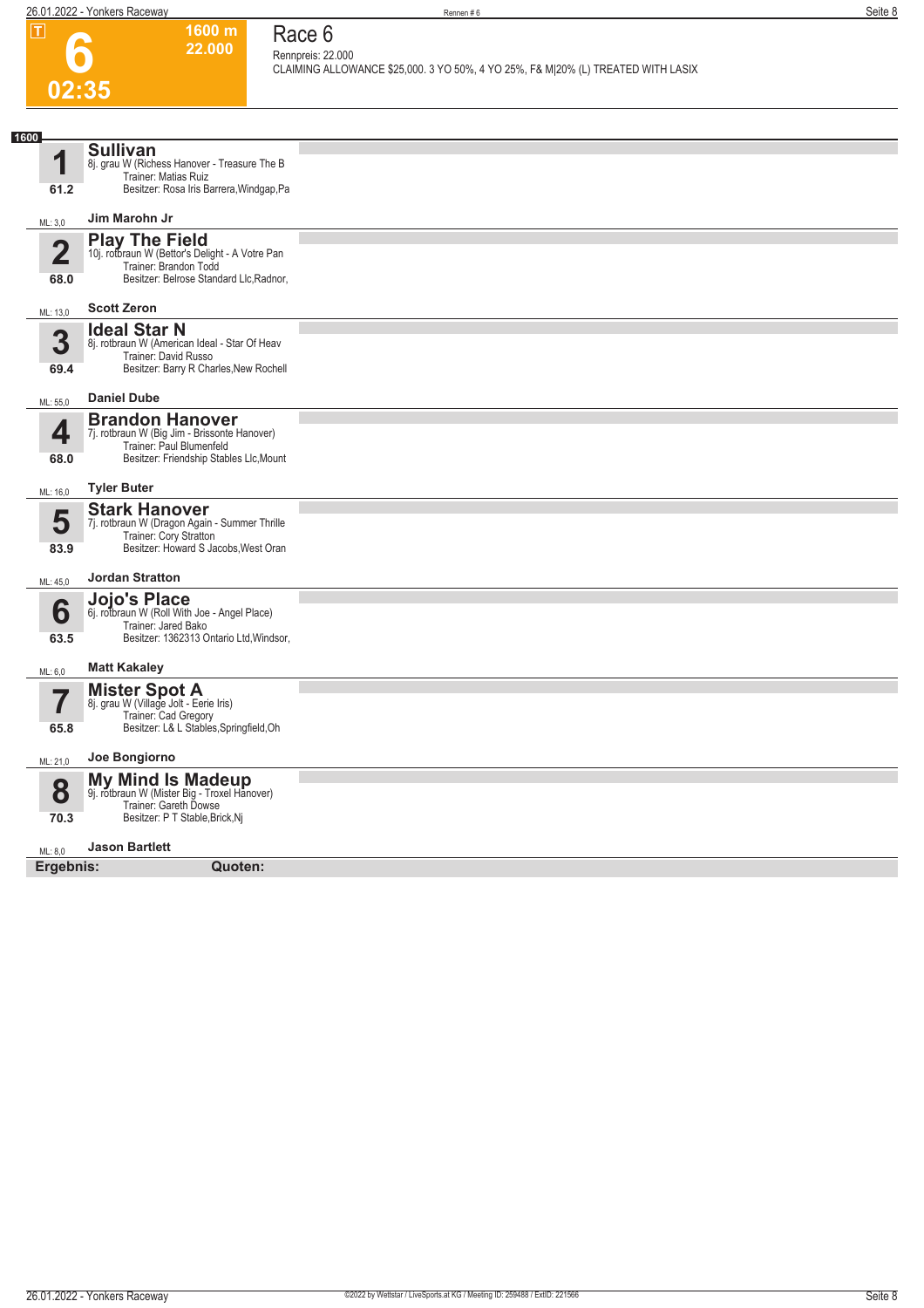**1600 m 28.000**  **Race 7 Rennpreis: 28.000**

**CLAIMING ALLOWANCE \$50,000. 3 YO 50%, 4 YO 25%, F& M|20% (L) TREATED WITH LASIX** 

# **7 02:55**

| 1600                            |                                                                                                                                          |  |  |  |  |
|---------------------------------|------------------------------------------------------------------------------------------------------------------------------------------|--|--|--|--|
| 4                               | Eva Dairpet Fr<br>8j. rotbraun S (Theo Josseln - Unanime Daido<br>Trainer: Izzy Estrada                                                  |  |  |  |  |
| 69.4                            | Besitzer: Jeff Fought Racing, Columbus                                                                                                   |  |  |  |  |
| ML: 7,0                         | <b>Daniel Dube</b>                                                                                                                       |  |  |  |  |
| $\overline{\mathbf{2}}$<br>63.5 | <b>Lucky Matter</b><br>8j. rotbraun W (Explosive Matter - Maloha)<br>Trainer: Travis Alexander<br>Besitzer: Rags To Riches Of Pa Llc, Wa |  |  |  |  |
| ML: 22,0                        | <b>Matt Kakaley</b>                                                                                                                      |  |  |  |  |
| 3<br>72.6                       | <b>Innisfallen</b><br>6j. rotbraun W (Explosive Matter - Dream That<br>Trainer: Paul Fusco<br>Besitzer: Paul N Fusco, Jackson, Nj; Bra   |  |  |  |  |
| ML: 8,0                         | <b>Brett Beckwith</b>                                                                                                                    |  |  |  |  |
| 4<br>70.3                       | <b>Majestic Marvel</b><br>8j. grau W (Majestic Son - C H Meadow Miss)<br>Trainer: Sheena Cohen<br>Besitzer: Anthony C Passafaro, Mount   |  |  |  |  |
| ML: 4,0                         | <b>Jason Bartlett</b>                                                                                                                    |  |  |  |  |
| 5<br>65.8                       | <b>Dc Anna</b><br>5j. rotbraun S (Guccio - J M Annie)<br>Trainer: Cad Gregory<br>Besitzer: Joseph A Faraldo, Kew Garde                   |  |  |  |  |
| ML: 5,0                         | Joe Bongiorno                                                                                                                            |  |  |  |  |
| 6                               | <b>Mufasa As</b><br>6j. rotbraun W (Lionhunter - Manteslajolie)<br>Trainer: Mark Ford                                                    |  |  |  |  |
| 68.0                            | Besitzer: Mark S Ford, Campbell Hall, N                                                                                                  |  |  |  |  |
| ML: 21,0                        | <b>Scott Zeron</b>                                                                                                                       |  |  |  |  |
|                                 | Ergebnis:<br>Quoten:                                                                                                                     |  |  |  |  |
|                                 |                                                                                                                                          |  |  |  |  |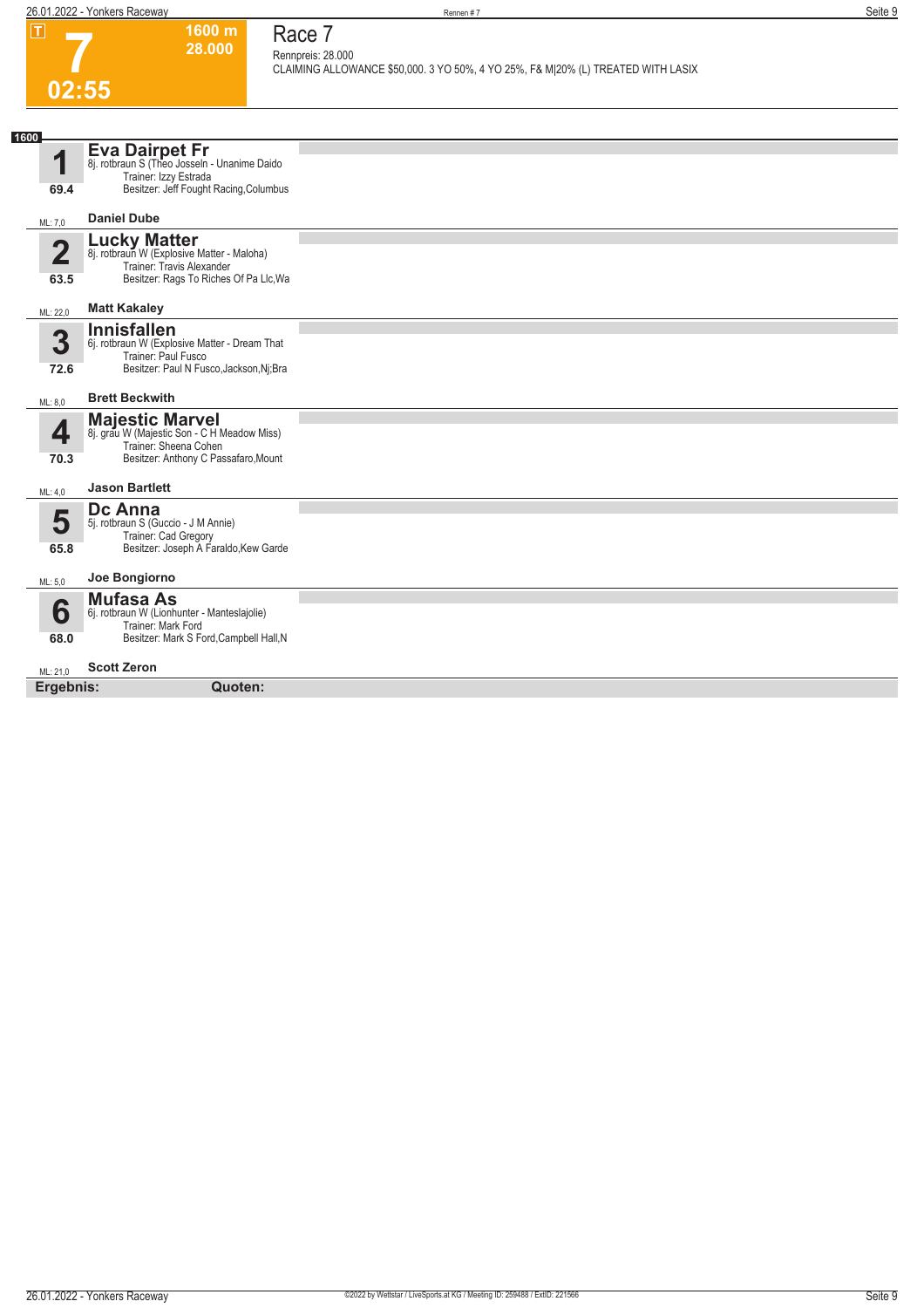

### **Race 8 Rennpreis: 22.000**

**1600 m 22.000** 

**3-6 YO F& M NW 8 P-M RACES OR \$100,000 LT. AE,3-6 YO|F& M NW 6 P-M RACES OR \$75,000 LT DRAW INSIDE (L)|TREATED WITH LASIX** 

| Line Em Up<br>4<br>4j. grau S (Betting Line - Zellweger Bluechip)<br>Trainer: Andrew Harris<br>Besitzer: Michael Goldberg Racingllc, S<br>69.4<br><b>Daniel Dube</b><br>ML: 13,0<br><b>Extrilla Hanover</b><br>$\overline{2}$<br>4j. rotbraun S (Betting Line - Ez Rock)<br>Trainer: Ron Burke<br>Besitzer: Howard A Taylor, Philadelphia<br>63.5<br><b>Matt Kakaley</b><br>ML: 10,0<br><b>Andra Day</b><br>3<br>4j. grau S (Shadow Play - Frame Worthy)<br>Trainer: R. Nifty Norman<br>Besitzer: Let It Ride Stables Inc. Boca R<br>61.2<br>Jim Marohn Jr<br>ML: 8,0<br><b>Bitty Bitty</b><br>4<br>5j. rotbraun S (Captaintreacherous - Billie Blue<br>Trainer: Doug Dilloian Jr<br>Besitzer: Its Only Money Stable, Grinnel<br>70.3<br><b>Jason Bartlett</b><br>ML: 28,0<br><b>Best Head West</b><br>5<br>4j. rotbraun S (Bettor's Delight - Lets Head Out<br>Trainer: Nicholas Devita<br>Besitzer: Samuel L Abdoo, Grosse Poin<br>83.9<br><b>Jordan Stratton</b><br>ML: 35,0<br><b>Trizzle Trazzle</b><br>6<br>5j. grau S (Mach Three - Kayla's Raider)<br>Trainer: Cad Gregory<br>Besitzer: M G Stable Inc, Allentown, Nj;<br>65.8<br>Joe Bongiorno<br>ML: 6,0<br>Thebeachiscalling<br>4j. rotbraun S (Somebeachsomewhere - Sakur<br>7<br>Trainer: Ray Schnittker<br>Besitzer: Steve Jones, Montgomery, Ny<br>68.0<br><b>Scott Zeron</b><br>ML: 16,0<br>Heavenissofaraway<br>8<br>4j. rotbraun S (Racing Hill - Book Babe)<br>Trainer: Anette Lorentzon<br>Besitzer: Anette Lorentzon, Paris, Ky<br>68.0<br><b>Tyler Buter</b><br>ML: 21,0<br>Ergebnis:<br>Quoten: | 1600 |  |
|------------------------------------------------------------------------------------------------------------------------------------------------------------------------------------------------------------------------------------------------------------------------------------------------------------------------------------------------------------------------------------------------------------------------------------------------------------------------------------------------------------------------------------------------------------------------------------------------------------------------------------------------------------------------------------------------------------------------------------------------------------------------------------------------------------------------------------------------------------------------------------------------------------------------------------------------------------------------------------------------------------------------------------------------------------------------------------------------------------------------------------------------------------------------------------------------------------------------------------------------------------------------------------------------------------------------------------------------------------------------------------------------------------------------------------------------------------------------------------------------------------------------------------------------------------------------|------|--|
|                                                                                                                                                                                                                                                                                                                                                                                                                                                                                                                                                                                                                                                                                                                                                                                                                                                                                                                                                                                                                                                                                                                                                                                                                                                                                                                                                                                                                                                                                                                                                                        |      |  |
|                                                                                                                                                                                                                                                                                                                                                                                                                                                                                                                                                                                                                                                                                                                                                                                                                                                                                                                                                                                                                                                                                                                                                                                                                                                                                                                                                                                                                                                                                                                                                                        |      |  |
|                                                                                                                                                                                                                                                                                                                                                                                                                                                                                                                                                                                                                                                                                                                                                                                                                                                                                                                                                                                                                                                                                                                                                                                                                                                                                                                                                                                                                                                                                                                                                                        |      |  |
|                                                                                                                                                                                                                                                                                                                                                                                                                                                                                                                                                                                                                                                                                                                                                                                                                                                                                                                                                                                                                                                                                                                                                                                                                                                                                                                                                                                                                                                                                                                                                                        |      |  |
|                                                                                                                                                                                                                                                                                                                                                                                                                                                                                                                                                                                                                                                                                                                                                                                                                                                                                                                                                                                                                                                                                                                                                                                                                                                                                                                                                                                                                                                                                                                                                                        |      |  |
|                                                                                                                                                                                                                                                                                                                                                                                                                                                                                                                                                                                                                                                                                                                                                                                                                                                                                                                                                                                                                                                                                                                                                                                                                                                                                                                                                                                                                                                                                                                                                                        |      |  |
|                                                                                                                                                                                                                                                                                                                                                                                                                                                                                                                                                                                                                                                                                                                                                                                                                                                                                                                                                                                                                                                                                                                                                                                                                                                                                                                                                                                                                                                                                                                                                                        |      |  |
|                                                                                                                                                                                                                                                                                                                                                                                                                                                                                                                                                                                                                                                                                                                                                                                                                                                                                                                                                                                                                                                                                                                                                                                                                                                                                                                                                                                                                                                                                                                                                                        |      |  |
|                                                                                                                                                                                                                                                                                                                                                                                                                                                                                                                                                                                                                                                                                                                                                                                                                                                                                                                                                                                                                                                                                                                                                                                                                                                                                                                                                                                                                                                                                                                                                                        |      |  |
|                                                                                                                                                                                                                                                                                                                                                                                                                                                                                                                                                                                                                                                                                                                                                                                                                                                                                                                                                                                                                                                                                                                                                                                                                                                                                                                                                                                                                                                                                                                                                                        |      |  |
|                                                                                                                                                                                                                                                                                                                                                                                                                                                                                                                                                                                                                                                                                                                                                                                                                                                                                                                                                                                                                                                                                                                                                                                                                                                                                                                                                                                                                                                                                                                                                                        |      |  |
|                                                                                                                                                                                                                                                                                                                                                                                                                                                                                                                                                                                                                                                                                                                                                                                                                                                                                                                                                                                                                                                                                                                                                                                                                                                                                                                                                                                                                                                                                                                                                                        |      |  |
|                                                                                                                                                                                                                                                                                                                                                                                                                                                                                                                                                                                                                                                                                                                                                                                                                                                                                                                                                                                                                                                                                                                                                                                                                                                                                                                                                                                                                                                                                                                                                                        |      |  |
|                                                                                                                                                                                                                                                                                                                                                                                                                                                                                                                                                                                                                                                                                                                                                                                                                                                                                                                                                                                                                                                                                                                                                                                                                                                                                                                                                                                                                                                                                                                                                                        |      |  |
|                                                                                                                                                                                                                                                                                                                                                                                                                                                                                                                                                                                                                                                                                                                                                                                                                                                                                                                                                                                                                                                                                                                                                                                                                                                                                                                                                                                                                                                                                                                                                                        |      |  |
|                                                                                                                                                                                                                                                                                                                                                                                                                                                                                                                                                                                                                                                                                                                                                                                                                                                                                                                                                                                                                                                                                                                                                                                                                                                                                                                                                                                                                                                                                                                                                                        |      |  |
|                                                                                                                                                                                                                                                                                                                                                                                                                                                                                                                                                                                                                                                                                                                                                                                                                                                                                                                                                                                                                                                                                                                                                                                                                                                                                                                                                                                                                                                                                                                                                                        |      |  |
|                                                                                                                                                                                                                                                                                                                                                                                                                                                                                                                                                                                                                                                                                                                                                                                                                                                                                                                                                                                                                                                                                                                                                                                                                                                                                                                                                                                                                                                                                                                                                                        |      |  |
|                                                                                                                                                                                                                                                                                                                                                                                                                                                                                                                                                                                                                                                                                                                                                                                                                                                                                                                                                                                                                                                                                                                                                                                                                                                                                                                                                                                                                                                                                                                                                                        |      |  |